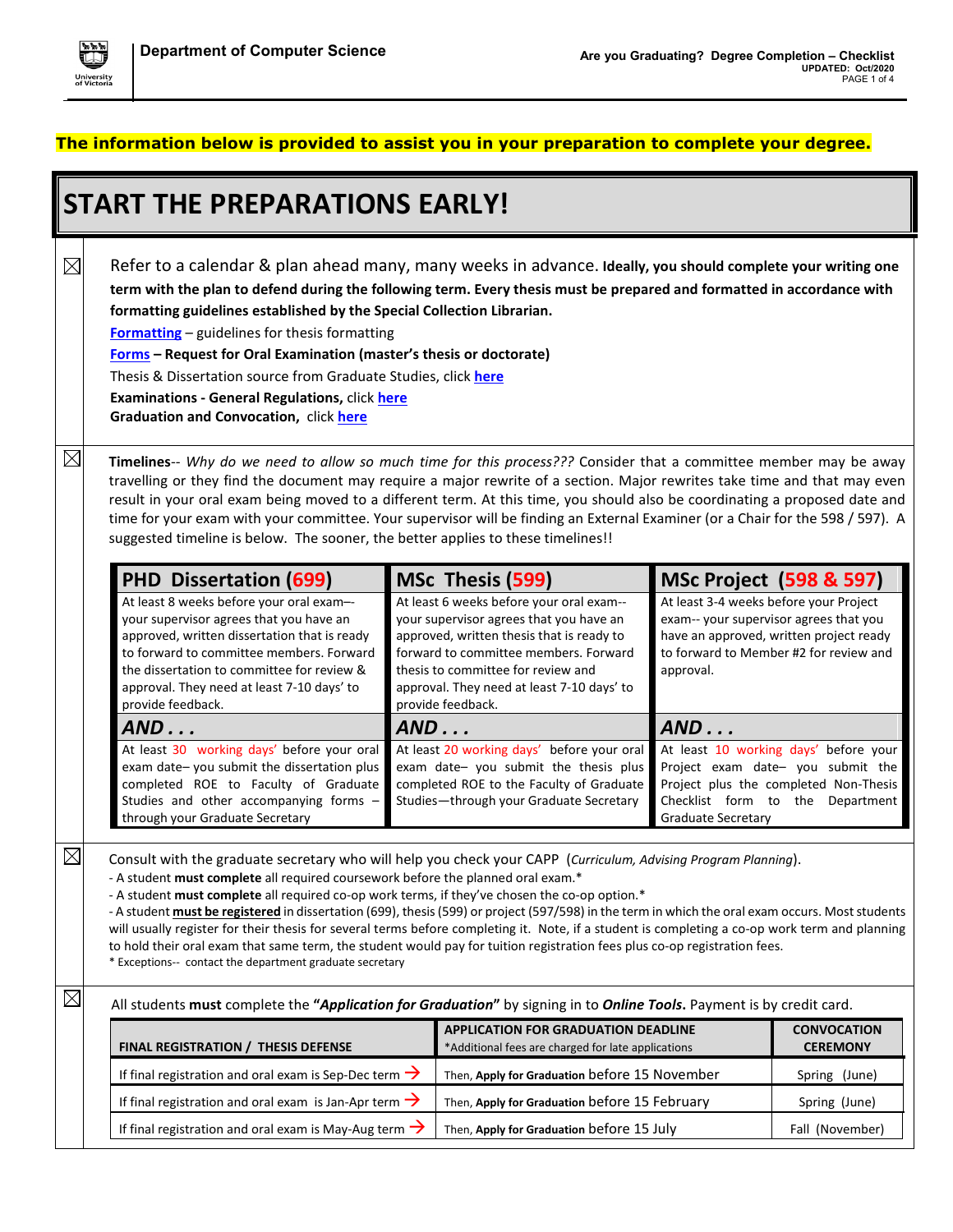

|             | <b>FORMS:</b>                                                                                                                                                                                                                                                                                                                                                                                                                                                                                                                                                                                                          |
|-------------|------------------------------------------------------------------------------------------------------------------------------------------------------------------------------------------------------------------------------------------------------------------------------------------------------------------------------------------------------------------------------------------------------------------------------------------------------------------------------------------------------------------------------------------------------------------------------------------------------------------------|
|             | REQUEST FOR ORAL EXAMINATION, referred to as the "ROE" - CSC 599, 699                                                                                                                                                                                                                                                                                                                                                                                                                                                                                                                                                  |
|             | > NON-THESIS ORAL EXAMINATION CHECKLIST - CSC 597 & 598                                                                                                                                                                                                                                                                                                                                                                                                                                                                                                                                                                |
|             |                                                                                                                                                                                                                                                                                                                                                                                                                                                                                                                                                                                                                        |
|             | SEE: http://www.uvic.ca/graduatestudies/                                                                                                                                                                                                                                                                                                                                                                                                                                                                                                                                                                               |
|             |                                                                                                                                                                                                                                                                                                                                                                                                                                                                                                                                                                                                                        |
| $\boxtimes$ | <b>FORM: Request for Oral Examination (ROE) <math>\leftarrow</math> 599 &amp; 699</b> student completes this form                                                                                                                                                                                                                                                                                                                                                                                                                                                                                                      |
|             | $\rightarrow$ 599/699: The student will obtain the supervisory committee members' signature after the student completes the<br>Request for Oral (ROE) form-- after the thesis has been read & approved by the committee. Their signature represents: (a)<br>that they have examined the thesis and are satisfied that it represents an examinable document; and, (b) that they are<br>available for the oral exam at the specified date and time. Then, submit the form to the Graduate Secretary who will obtain<br>the graduate advisor signature. The Graduate Secretary will then submit same to Graduate Studies. |
|             | Are you Withholding your Thesis? If yes, there is another form to complete and submit with the ROE form.                                                                                                                                                                                                                                                                                                                                                                                                                                                                                                               |
|             | Do you have Human Research Ethics Approval or Waiver? If yes, then submit same with the ROE form                                                                                                                                                                                                                                                                                                                                                                                                                                                                                                                       |
|             |                                                                                                                                                                                                                                                                                                                                                                                                                                                                                                                                                                                                                        |
|             | The External Examiner is:                                                                                                                                                                                                                                                                                                                                                                                                                                                                                                                                                                                              |
|             | -to be identified by the academic supervisor as an expert who is at arm's length authority within the research area being<br>examined. The student will record the name and contact information on the ROE.<br>-not to have any contact with the student prior to the oral examination<br>-not part of the supervisory committee & will not sign the ROE<br>-not to have their name recorded on the thesis document<br>-not to be confused with the term *outside member*                                                                                                                                              |
|             | FORM: Non-Thesis Examination Checklist $\leftarrow$ 597 & 598 Graduate Secretary will help complete this form<br>There is no External Examiner for a 597 or 598 project                                                                                                                                                                                                                                                                                                                                                                                                                                                |
|             | The student will email a pdf examinable version of the Project/Thesis/Dissertation to: gradsec@csc.uvic.ca                                                                                                                                                                                                                                                                                                                                                                                                                                                                                                             |
| $\boxtimes$ | ** This will be the document to be examined by the Oral Examining Committee.                                                                                                                                                                                                                                                                                                                                                                                                                                                                                                                                           |
|             |                                                                                                                                                                                                                                                                                                                                                                                                                                                                                                                                                                                                                        |
|             | <b>Supervisory Committees</b>                                                                                                                                                                                                                                                                                                                                                                                                                                                                                                                                                                                          |
|             | 597 - Supervisory Committee: Academic supervisor plus member - all hold membership with the Faculty of Graduate Studies                                                                                                                                                                                                                                                                                                                                                                                                                                                                                                |
|             | 598 - Supervisory Committee: Academic supervisor plus member - all hold membership with the Faculty of Graduate Studies                                                                                                                                                                                                                                                                                                                                                                                                                                                                                                |
|             | *There is no External Examiner. The Academic supervisor will find a "chair" for the oral examination                                                                                                                                                                                                                                                                                                                                                                                                                                                                                                                   |
|             | 599 - Supervisory Committee: Academic supervisor plus member - all hold membership with the Faculty of Graduate Studies                                                                                                                                                                                                                                                                                                                                                                                                                                                                                                |
|             | *There is an External Examiner that the Academic supervisor will recommend and this will be indicated on the ROE form                                                                                                                                                                                                                                                                                                                                                                                                                                                                                                  |
|             | 699 - Supervisory Committee: Academic supervisor plus department member plus outside member                                                                                                                                                                                                                                                                                                                                                                                                                                                                                                                            |
|             | *There is an External Examiner that the Academic supervisor will recommend and this will be indicated the ROE form<br>** The Dean of Graduate Studies will appoint a "chair" for the 599 or 699 oral examination                                                                                                                                                                                                                                                                                                                                                                                                       |
|             |                                                                                                                                                                                                                                                                                                                                                                                                                                                                                                                                                                                                                        |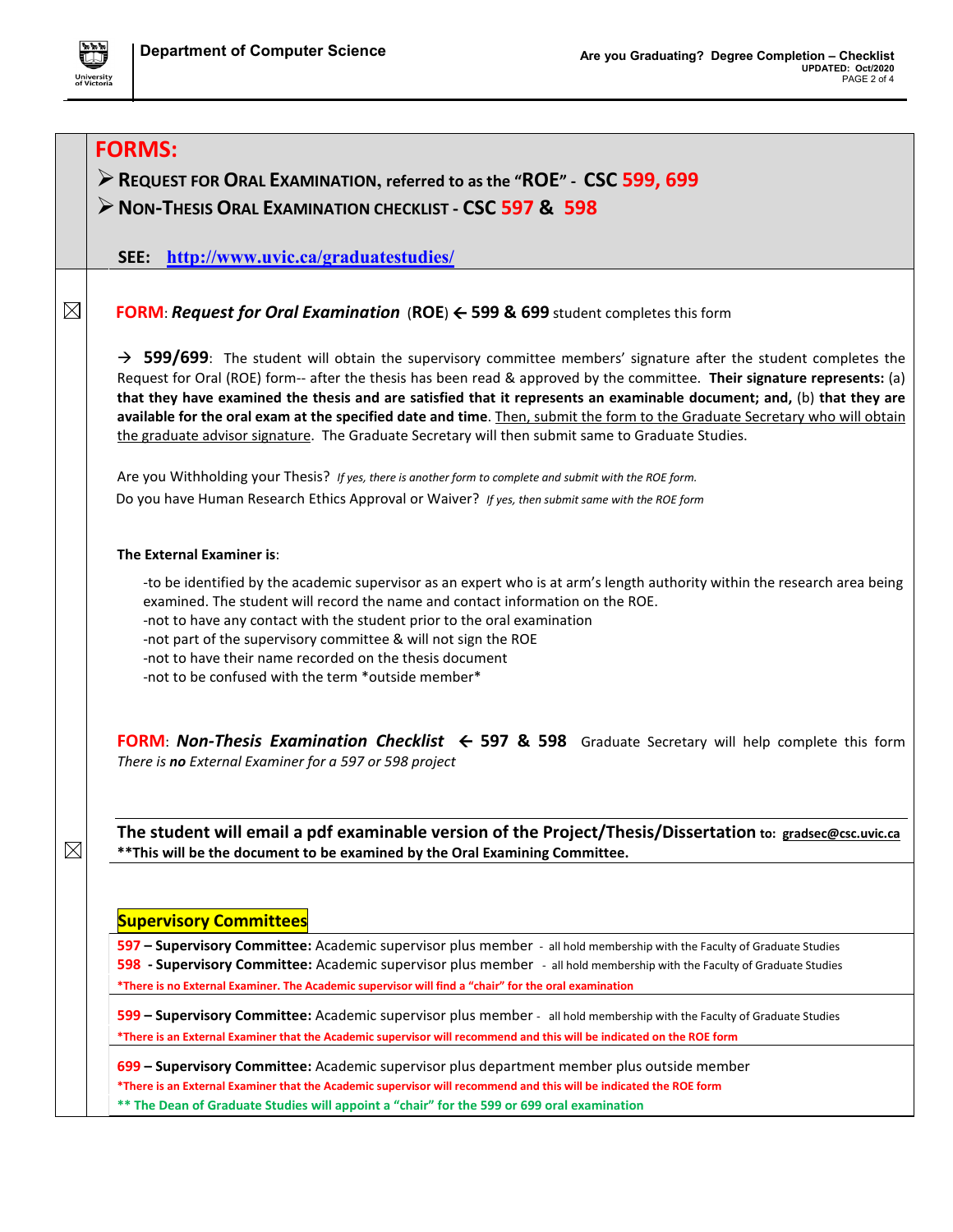

|             | AT THE ORAL EXAMINATION                                                                                                                                                                                                                                                                                                                                                                                                                                                                                           |
|-------------|-------------------------------------------------------------------------------------------------------------------------------------------------------------------------------------------------------------------------------------------------------------------------------------------------------------------------------------------------------------------------------------------------------------------------------------------------------------------------------------------------------------------|
| $\boxtimes$ | FOR 599 & 699: FORM $\rightarrow$ "Thesis/Dissertation Approval" form - the student is required to bring this completed form<br>to your oral exam ready for members' original signatures. The Graduate Secretary will provide instructions to you.                                                                                                                                                                                                                                                                |
|             | At the end of the successful oral exam, the Thesis Approval form may be signed by all supervisory committee members plus<br>the External Examiner before leaving the meeting. The signed Thesis Approval form may be HELD by the graduate secretary<br>until after the supervisor has approved any required thesis revisions.                                                                                                                                                                                     |
|             | *At the oral exam meeting, you will give a brief 20-minute presentation summarizing your thesis work. This will be followed<br>by questions. The External Examiner has the first opportunity to ask questions; then the committee members, with the<br>supervisor being last. A second round of questions may take place if time allows.                                                                                                                                                                          |
|             | You and all participants will then be asked to leave the meeting while the committee arrives at an assessment of your oral<br>exam of your thesis and the written thesis itself. The Examining Committee may ask that you make minor or major revisions<br>to the thesis as a condition of accepting it, or they may accept it as is. The Chair of the Oral Exam completes the Chair's Report<br>and submits same directly to Graduate Studies.                                                                   |
|             | You may require assistance in obtaining signatures—specifically the External Examiner—if they attend from a far site and you<br>can coordinate this with your Graduate Secretary. Your supervisor will be your contact for working towards ensuring that final<br>thesis revisions are carried out as agreed at the oral exam.                                                                                                                                                                                    |
|             | After the final thesis revisions are approved, the student & supervisor need to inform the graduate secretary!                                                                                                                                                                                                                                                                                                                                                                                                    |
|             | Remember to follow the <i>final submission steps</i> to upload your approved thesis to the library collection<br>https://dspace.library.uvic.ca/                                                                                                                                                                                                                                                                                                                                                                  |
|             |                                                                                                                                                                                                                                                                                                                                                                                                                                                                                                                   |
| $\boxtimes$ | FOR 597 & 598: The oral examination meeting* proceeds as above-mentioned. After the Project oral exam, the completed<br>CHECKLIST FOR NON-THESIS ORAL EXAMINATION will be submitted to Graduate Records by the Graduate Secretary. After<br>all Project revisions are completed & approved by your supervisor, send an email to the Graduate Secretary who will then<br>process the official "Letter of Recommendation" for the supervisor(s) to sign. That Letter will then be submitted to Graduate<br>Records. |
|             | The Graduate Secretary will provide instructions to the student who will register for UVicSpace and upload their approved,<br>completed Project to the library collection at UVicSpace.                                                                                                                                                                                                                                                                                                                           |
|             |                                                                                                                                                                                                                                                                                                                                                                                                                                                                                                                   |